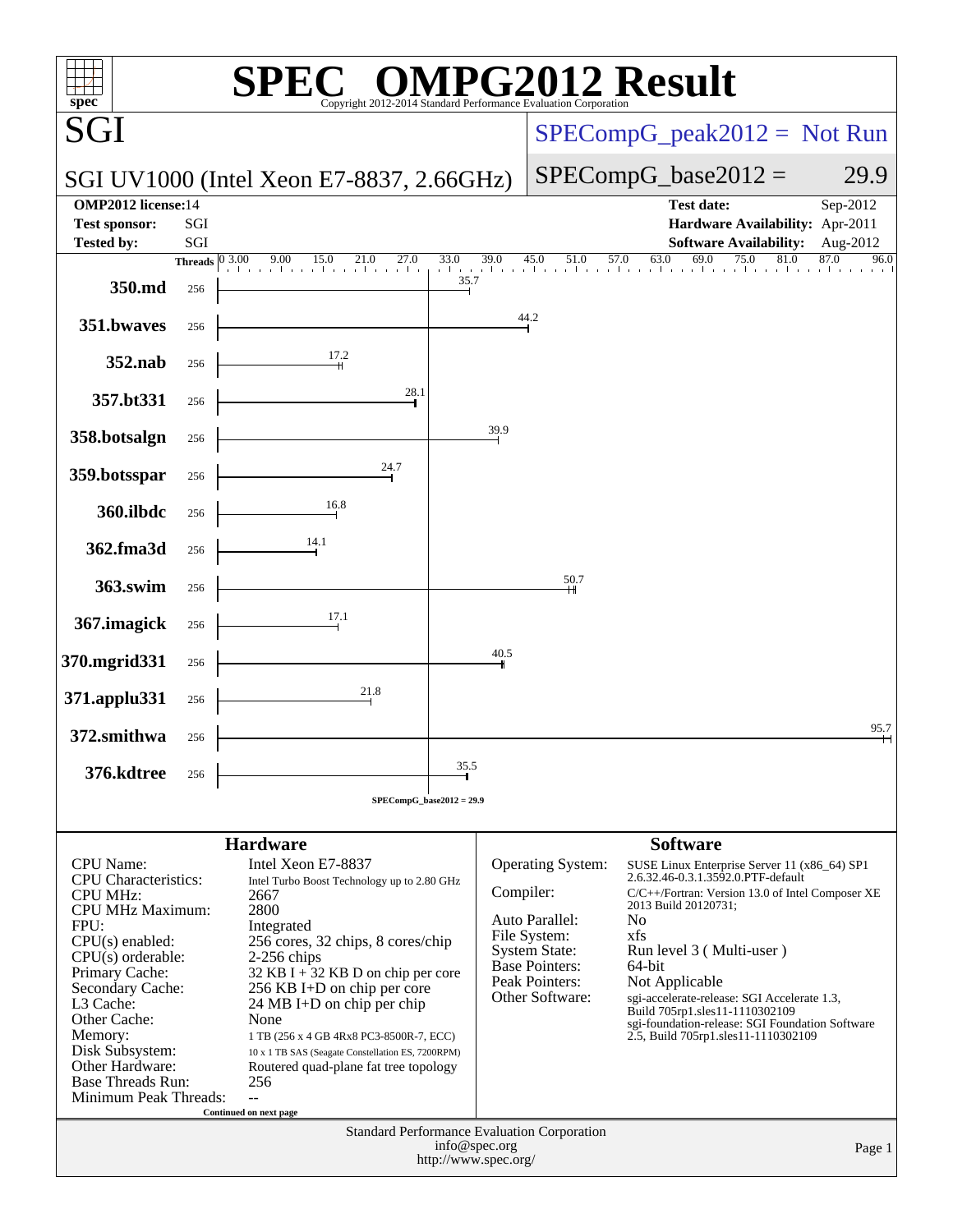# **[SPEC OMPG2012 Result](http://www.spec.org/auto/omp2012/Docs/result-fields.html#SPECOMPG2012Result)**

#### SGI UV1000 (Intel Xeon E7-8837, 2.66GHz)

**[OMP2012 license:](http://www.spec.org/auto/omp2012/Docs/result-fields.html#OMP2012license)**14 **[Test date:](http://www.spec.org/auto/omp2012/Docs/result-fields.html#Testdate)** Sep-2012

SGI

 $SPECompG_peak2012 = Not Run$  $SPECompG_peak2012 = Not Run$ 

### $SPECompG_base2012 = 29.9$  $SPECompG_base2012 = 29.9$

[Maximum Peak Threads:](http://www.spec.org/auto/omp2012/Docs/result-fields.html#MaximumPeakThreads)

**[Test sponsor:](http://www.spec.org/auto/omp2012/Docs/result-fields.html#Testsponsor)** SGI **[Hardware Availability:](http://www.spec.org/auto/omp2012/Docs/result-fields.html#HardwareAvailability)** Apr-2011 **[Tested by:](http://www.spec.org/auto/omp2012/Docs/result-fields.html#Testedby)** SGI [Software Availability:](http://www.spec.org/auto/omp2012/Docs/result-fields.html#SoftwareAvailability) Aug-2012

## **[Results Table](http://www.spec.org/auto/omp2012/Docs/result-fields.html#ResultsTable)**

|                    | <b>Base</b> |                 |       |                |       |                       |                           | <b>Peak</b> |                        |              |                                                                                                          |              |                |              |
|--------------------|-------------|-----------------|-------|----------------|-------|-----------------------|---------------------------|-------------|------------------------|--------------|----------------------------------------------------------------------------------------------------------|--------------|----------------|--------------|
| <b>Benchmark</b>   |             | Threads Seconds | Ratio | <b>Seconds</b> | Ratio | <b>Seconds</b>        | Ratio                     |             | <b>Threads Seconds</b> | <b>Ratio</b> | <b>Seconds</b>                                                                                           | <b>Ratio</b> | <b>Seconds</b> | <b>Ratio</b> |
| 350.md             | 256         | 129             | 35.8  | 130            | 35.7  | 130                   | 35.7                      |             |                        |              |                                                                                                          |              |                |              |
| 351.bwayes         | 256         | 103             | 44.0  | 102            | 44.2  | 103                   | 44.2                      |             |                        |              |                                                                                                          |              |                |              |
| $352$ .nab         | 256         | 227             | 17.2  | 226            | 17.2  | 220                   | 17.6                      |             |                        |              |                                                                                                          |              |                |              |
| 357.bt331          | 256         | 169             | 28.1  | 169            | 28.0  | 168                   | 28.1                      |             |                        |              |                                                                                                          |              |                |              |
| 358.botsalgn       | 256         | 109             | 39.9  | 109            | 39.9  | 109                   | <u>39.9</u>               |             |                        |              |                                                                                                          |              |                |              |
| 359.botsspar       | 256         | 211             | 24.8  | 212            | 24.7  | 213                   | 24.7                      |             |                        |              |                                                                                                          |              |                |              |
| $360$ .ilbdc       | 256         | 211             | 16.9  | 212            | 16.8  | 211                   | 16.8                      |             |                        |              |                                                                                                          |              |                |              |
| 362.fma3d          | 256         | 272             | 14.0  | 270            | 14.1  | 270                   | <b>14.1</b>               |             |                        |              |                                                                                                          |              |                |              |
| $363$ .swim        | 256         | 90.8            | 49.9  | 89.0           | 50.9  | 89.4                  | 50.7                      |             |                        |              |                                                                                                          |              |                |              |
| 367.imagick        | 256         | 412             | 17.1  | 410            | 17.1  | 410                   | 17.1                      |             |                        |              |                                                                                                          |              |                |              |
| 370.mgrid331       | 256         | 109             | 40.4  | 109            | 40.5  | 109                   | 40.7                      |             |                        |              |                                                                                                          |              |                |              |
| $371$ .applu $331$ | 256         | 278             | 21.8  | 278            | 21.8  | 279                   | 21.8                      |             |                        |              |                                                                                                          |              |                |              |
| 372.smithwa        | 256         | 56.0            | 95.7  | 56.0           | 95.7  | 56.6                  | 94.7                      |             |                        |              |                                                                                                          |              |                |              |
| 376.kdtree         | 256         | 128             | 35.3  | 127            | 35.5  | 127                   | 35.6                      |             |                        |              |                                                                                                          |              |                |              |
|                    |             |                 |       |                |       |                       |                           |             |                        |              | Results appear in the order in which they were run. Bold underlined text indicates a median measurement. |              |                |              |
|                    |             |                 |       |                |       | $\sim$ $\blacksquare$ | $\bullet$ . The $\bullet$ |             |                        |              |                                                                                                          |              |                |              |

### **[Submit Notes](http://www.spec.org/auto/omp2012/Docs/result-fields.html#SubmitNotes)**

The config file option 'submit' was used.

### **[General Notes](http://www.spec.org/auto/omp2012/Docs/result-fields.html#GeneralNotes)**

 Software Environment: export KMP\_AFFINITY=disabled export KMP\_STACKSIZE=200M export KMP\_SCHEDULE=static,balanced export OMP\_DYNAMIC=FALSE limit -s unlimited

 For all benchmarks threads were bound to cores using the following submit command: dplace -x2 \$command This binds threads in order of creation, beginning with the master thread on logical cpu 0, the first slave

 thread on logical cpu 1, and so on. The -x2 flag instructs dplace to skip placement of the lightweight OpenMP monitor thread, which is created prior to the slave threads.

> Standard Performance Evaluation Corporation [info@spec.org](mailto:info@spec.org) <http://www.spec.org/>